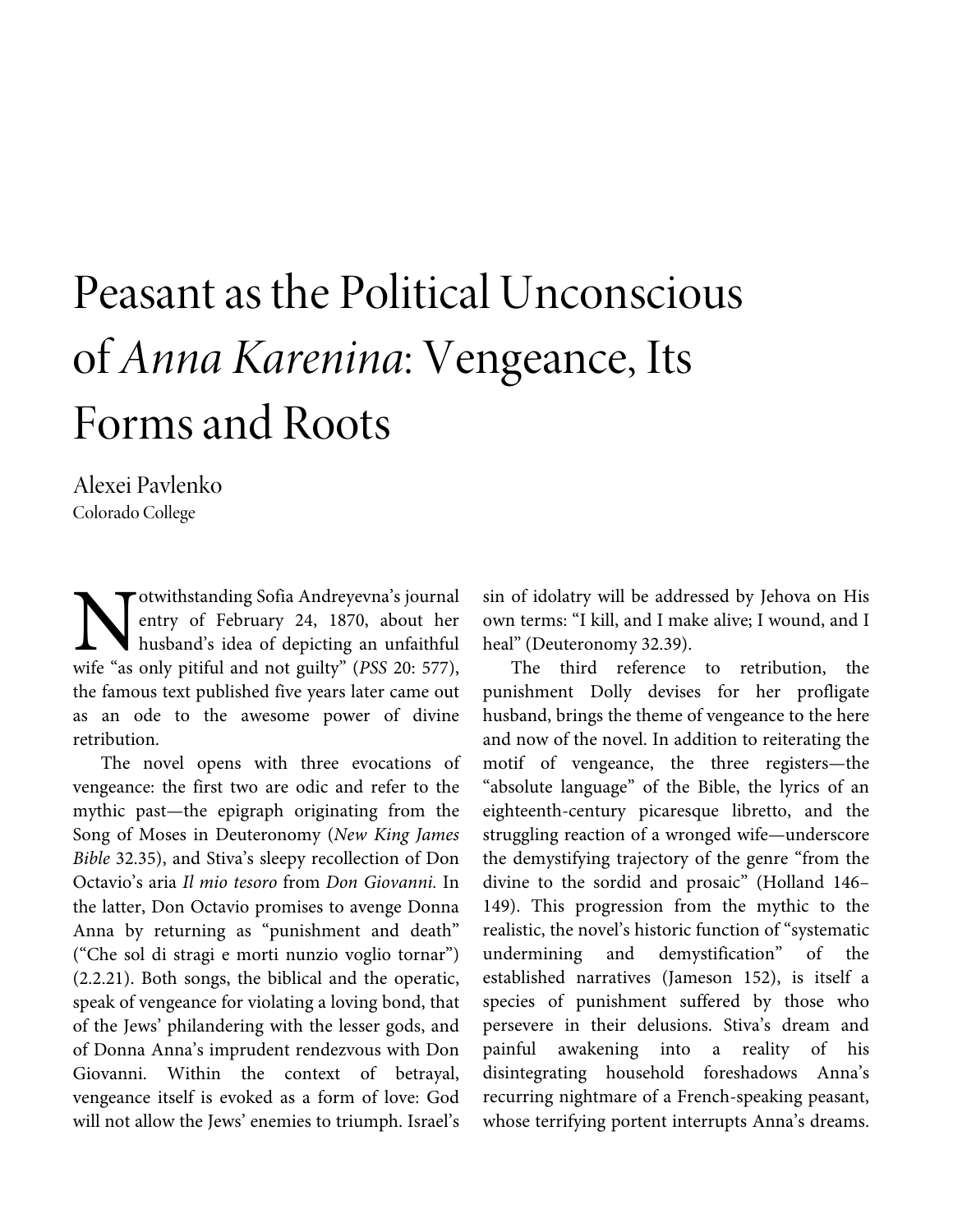The peasant, in turn, alludes to a violent end not only to her individual life but of an approaching catastrophe to Karenina as a social mode of being.

In addition to the possible Greek origin of the name Karenin, as remembered by the writer's son Sergei L'vovich (*Литературное наследство* 569), a closer and a more meaningful association for a Russian reader is with the Russian word кара, *kara* (a punishment, retribution). Karenin exhortates Anna to behave more prudently, because their lives are joined together by God and only a crime could break that bond. Karenin admonishes his wife that this transgression "brings with it a heavy punishment (тяжелую кару)" (*PSS* 18: 155).

This connotation of Anna's name—her identity with vindication—comes to the fore in her final resolve to punish Vronsky: "And death presented itself to her clearly and vividly as the only way to restore the love for her in his heart, to punish him [....] The one thing necessary was to punish him"  $(751).<sup>1</sup>$  Anna reifies the meaning of her last name by becoming the punishment she desires to inflict on the other.

What is the source of guilt and vengeance in this novel? The recurrent motifs of transgression and retribution stemmed from Tolstoy's growing, agonizing realization of Russia's immoral order based on the oppression of peasants and upheld by, and dependent on, such deleterious institutions as the army, the penal system, the church, and even the family. Beginning with *Confession*, his first major work after *Anna Karenina*, Tolstoy begins to articulate his attack on the social and economic injustice. He goes on to assail the institution of the family, most notably in *The Kreutzer Sonata*.

During the 1870s, when he was working on *Anna Karenina*, the sentiments of guilt and vengeance came to dominate Tolstoy's narrative, though not through an explicit critique of these institutions, but rather through a recurrent symbolism of something yet unsayable. This emerging awareness was tied to the writer's anxiety

triggered by Russia's entry into the new, post-Emancipation, early industrial and capitalist reality.

The dread of an impending social catastrophe, which Tolstoy believed could be prevented by the elite's assimilation into a peasant's mode of being, shapes the theme of vengeance in the novel and finds its expression in the vision of the incongruous figure of the French-speaking and iron-wielding muzhik. This subject of Anna's and Vronsky's nightmares, and the object of Levin's persistent religious and economic quest, represents the unconscious presence of history in Tolstoy's novel: specifically, the Russian peasant's historical trajectory from an unskilled agricultural serf docilely tilling his master's land to a skilled industrial worker capable of standing up for his or her own economic interest.

Combining in one figure the markers of Russia's lower classes (the peasant-like attire and appearance) with those of the privileged (the use of French and the right to enter Anna's room while disregarding her presence there), this hybrid specter is a travesty of Tolstoy's own attempt to resolve the problem of the class antagonism between peasants and landowners.

This hybrid figure terrorizes and drives to suicide—or its brink in Levin's case—both protagonists. To Anna, the muzhik is the impending death delivered by an anonymous class antagonist. To Levin—and Tolstoy—the presence of this ominous specter in the narrative negates his slavophilic and pacifist ideals. The muzhik stands for the historical turn to effect social justice through violence. His (French) words about the necessity to strike the iron, "Il faut le battre le fer" (*PSS* 19: 446), evoke a well-familiar text of "l'Internationale," "*Battons le fer quand il est chaud*," thus linking the nightmare to the then most recent and historically significant, and bloody, attempt to create a more just society, the Paris Commune of 1871.<sup>2</sup> The muzhik's supplemental phrase, "le broyer; le pètrir," reinforces the insistence on destructive vengeance: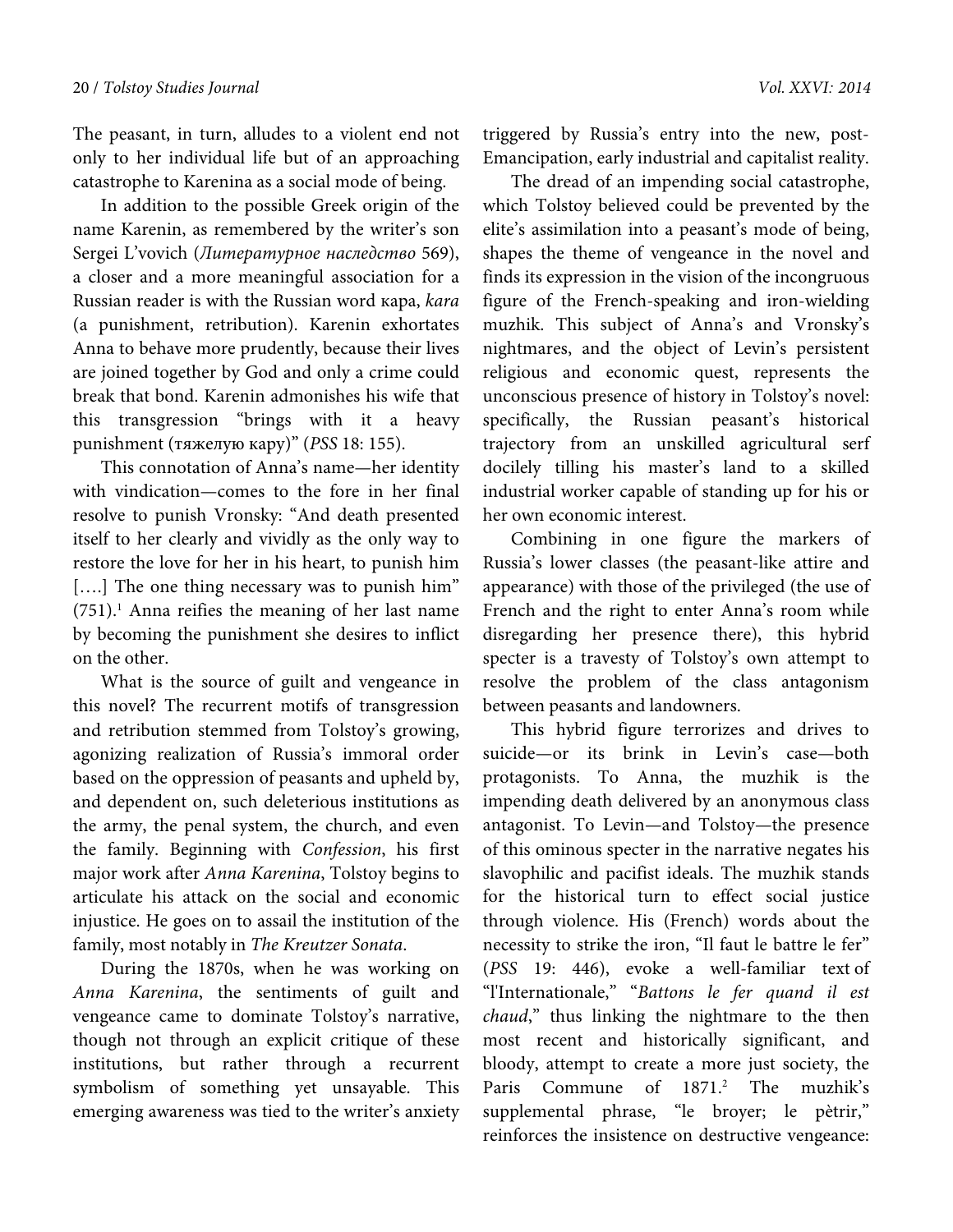It is not enough merely to strike the iron, one should pound it and knead it.

The numerous reappearances of the muzhik's specter in the novel—Browning lists nine appearances (35–36)—may be that hidden network of linkages to which Tolstoy referred as the mysterious keystone (*PSS* 62: 377) holding together the unwieldy architecture of the novel. But these reappearances may in fact be what bends the author's original intent of evoking the reader's pity<sup>3</sup> and reveals the imprint of history as it encroached on the novel.

Viewed from a biographical perspective, *Anna Karenina* represents Tolstoy's final, desperate attempt to preserve, against a growing body of evidence to the contrary, his faith in the natural ties between the landlord and his peasants and in the sacredness of the patriarchal family. The landlordpeasant bond and family are embraced in Tolstoy's previous works; similarly, Levin jealously guards these institutions, both in his own book on the Russian agrarian economy and in his pursuit of Kitty. But the text's disconnects, its unique structure violating all the established novelistic norms—be it the novel of adultery, Bildungsroman, or an English family novel—reveal its resistance to fit into the European molds.

The disconnect between the theme of vengeance, signaled by the epigraph, and the question of Anna's transgression was jarring to the novel's first readers. In his monograph on Tolstoy in the seventies, Eikhenbaum surveys the main critical trends that addressed the stark imbalance between the severity of the dictum in the epigraph and Anna's story. Dostoevsky sees the significance of the epigraph in Tolstoy's resistance to the "socialist-doctors" who believe in the possibility of extricating evil through social reforms. According to Dostoevsky, the author's message was that "no matter how society is organized, evil cannot be avoided, that the human soul remains the same, that aberration and sin come from it [the soul]" and this is why "only the One who says,

'Vengeance is mine, I will repay'" has the right to render the final judgment (Эйхенбаум 161).

Tolstoy expressed admiration for Mikhail Gromeka's interpretation of the epigraph: "He had made clear that what I had put into this work unconsciously" (Эйхенбаум 162). Eikhenbaum, however, questions the author's imprimatur by juxtaposing Gromeka's simplistic interpretation— Anna is guilty because she violated both the divine and the social laws—with the author's depiction of Anna as a powerfully appealing heroine. Is it possible, asks Eikhenbaum, that Tolstoy's novel is merely a glorification of married life and public opinion, as argued by Gromeka? Eikhenbaum sees Tolstoy's approval of Gromeka's article as "a momentary infatuation with someone else's idea" (163).

While Dostoevsky and Gromeka take for granted Anna's guilt and therefore the need for punishment, Mark Aldanov and Vikenty Veresaev reject the vindictive moral of the epigraph because it contradicts the content of the story. Aldanov's reading is based on distinguishing Tolstoy-thegreat-artist from Tolstoy-the-dubious-moralist; the former is unable to subjugate convincingly his lifelike creation to the latter's moralism. Veresaev offers a resolution by advancing the concept of *vital life*, which is the title of a book he was working on at that time in 1907. In his conversation with Tolstoy's son-in-law, Sukhotin, Veresaev explained his reading of the epigraph and asked Sukhotin to convey that new interpretation to the author. Anna's transgression, argued Veresaev, was not her adultery, but her failure to embrace the fullness of the vital life after she and Vronsky became lovers. Instead of loving him freely, she becomes fearful and resentful of public opinion. In doing so, she sins against the vital life, going against her essential being. This results in tragedy. When Sukhotin relayed this reading to Tolstoy, the author, according to his son-in-law, called it "ingenious," but insisted that his intent was to show that "whatever evil acts man commits, their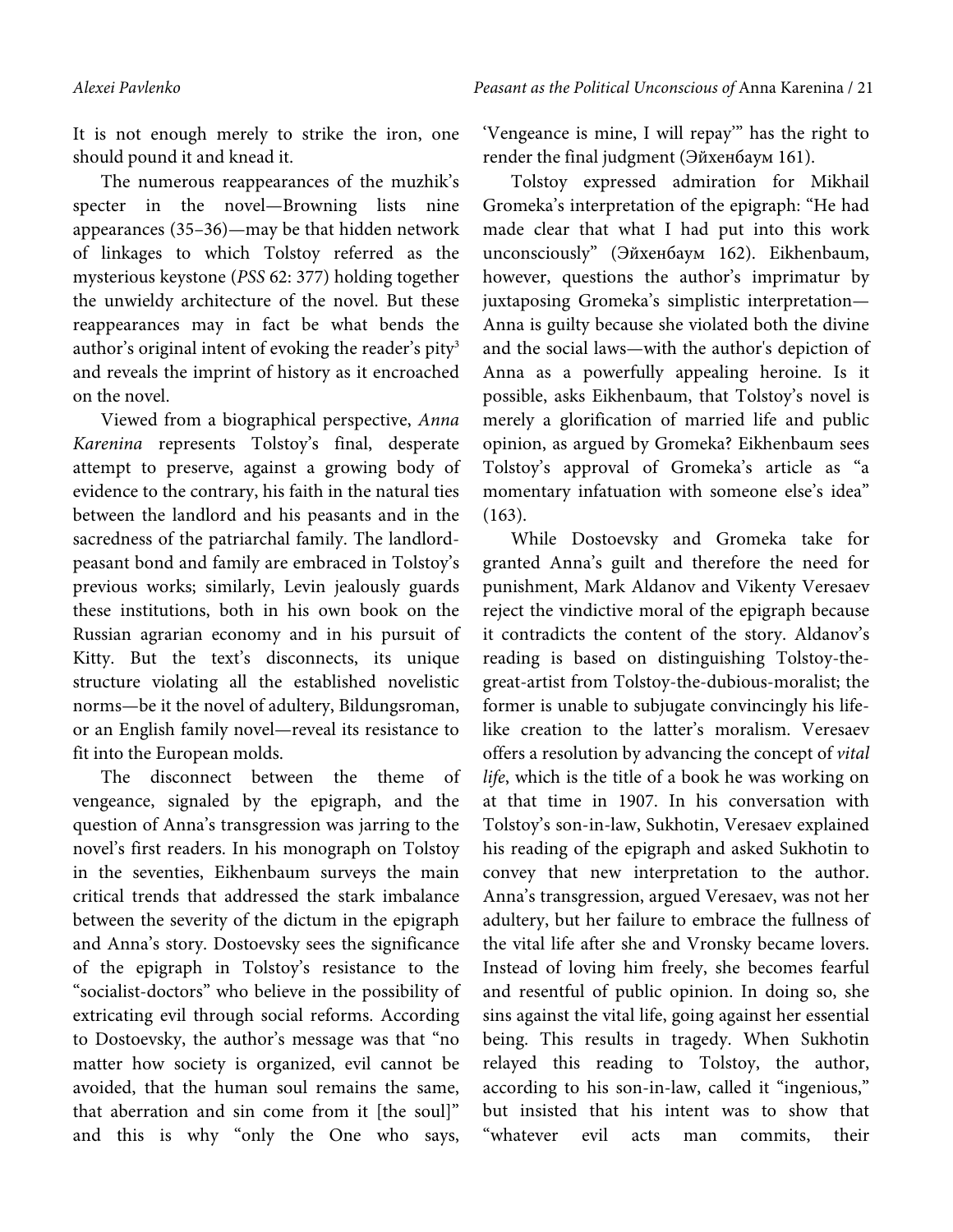consequence is bitter, which comes not from men but from God, and that was what Anna Karenina had experienced" (quoted in Эйхенбаум 167).

Eikhenbaum's own interpretation of the epigraph is akin to Veresaev's. He also argues that Anna and Vronsky are guilty "not because they have transgressed against society or public opinion but against life. […] They both live inauthentically because they are guided by a reductive understanding of 'the will' as *desire* without pondering, like Levin, the meaning of life" (172).

Eikhenbaum bases this reading on Schopenhauer's *The World as Will and Representation* and its powerful impact on Tolstoy since 1869. Specifically, it was Schopenhauer's Buddhist-like equation of passion with suffering which, the critic believed, Tolstoy wanted to illustrate in dramatizing the inception, the evolution, and the ineluctably destructive finale of Anna's passion.

The subsequent attempts to resolve the issue of the unfair and cruel treatment of the heroine—the death penalty without the justifying evidence tended to fit the lines of argument established by the initial readings outlined by Eikhenbaum. Some American critics (of which there have been very few until recently) accept Anna's guilt on moral grounds. The majority, however, explain her death by applying Freudian or feminist analyses that point to Tolstoy's fear and rejection of female sexuality as the real reason for Anna's punishment.

#### **Text as history and resistance**

The present essay is an attempt to explain the novel's insistence on guilt and retribution through the lens of a neo-Marxist perspective of the political, the social, and the historical modes of interpretation formulated by Fredric Jameson in his book, *The Political Unconscious: Narrative as a Socially Symbolic Act*. Jameson's interpretive method is rooted in the principle of historicizing (9), a commitment to the pursuit of ever-broader historical contexts, seeking to apprehend the

evolving social phenomena, including artistic expression and its meaning. This analytic commitment to the primacy of the global over the individual, of the epochal over the momentary, has a clear impact on the interpretive practices, particularly as applied to the explication of works of art. One of the most unsettling and critically significant outcomes of the neo-Marxist theory is the concept of "literary production," first articulated by Pierre Macherey in *Pour une théorie de la production littéraire*. He argues that the text's meaning is a social property, not a private possession owned by a single writer-creator. The concept of production, as opposed to creation, posits that far from creating his works *ex nihilo*, the writer produces his texts from an already-charged material, the discourses with their own "specific weight, a peculiar power, which means that even when they are used and blended into a totality they retain a certain autonomy; and may, in some cases, resume their peculiar life" (42).

This approach erodes the prerogative of the author's intended meaning, provided it was clear to the author himself, and replaces it with the notion of the text's historical meaning, which inevitably becomes manifest regardless of the author's intention. Because popular artistic productions are constructed from the material steeped in the contemporary ideology, the devices of seeming cohesion, logic, and realism of the text function to smooth over a discomfiting truth: the work's collusion with the status quo.

Drawing on Sigmund Freud's and anticipating Jacques Lacan's theories of the unconscious, Macherey argues, with compelling illustrations from the works of Tolstoy, Balzac, and Verne, for the existence of an unconscious possessed by the texts themselves:

[T]he unconscious which is history, […] this is why it is possible to trace the path which leads from the haunted work to that which haunts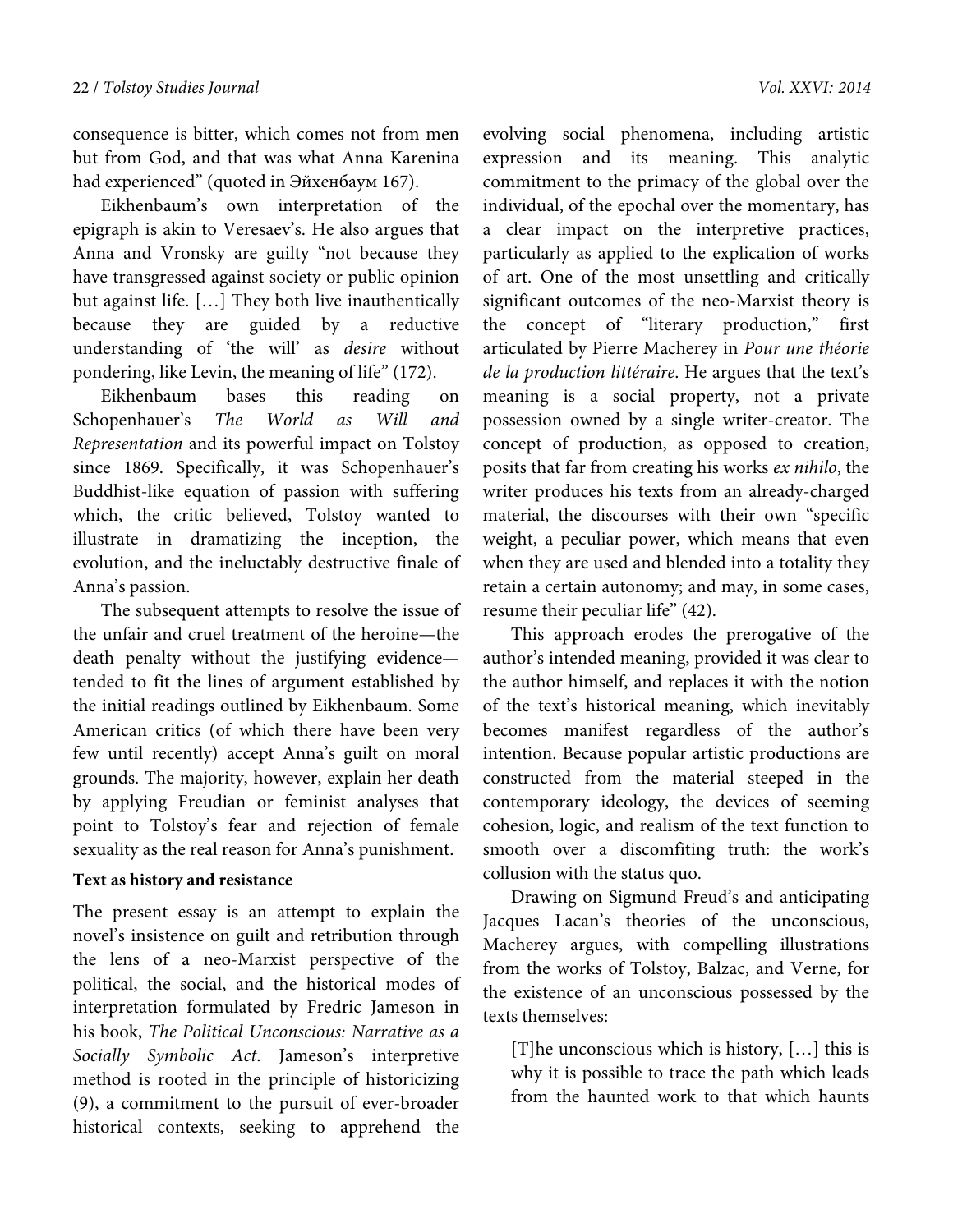it… [it's] a question of revealing in the very gestures of expression that which haunts it. (94)

From the Marxist critic's perspective, the nineteenth-century novel is a battlefield of colliding forces. On the one hand, the author displays his mastery of the genre by dramatizing a life-like subject through a cohesive, logical, and seemingly naturally unfolding narrative, whose purpose is to recreate reality in its totality. The anthologized masters of the genre (Balzac, Flaubert, Turgenev, and Tolstoy, among others) have been lauded for their all-embracing, omniscient vision and voice, depicting a multi-faceted and richly variegated world. These masterpieces are praised for their harmonious structures, where every element contributes to the overall grandeur of the architecture. On the other hand, the very intent to harmonize the disparate material into a coherent structure is itself an idealistic and ideological gesture. The purpose of this gesture is to subdue and seemingly resolve the fundamental socioeconomic conflicts, which abound at large and are therefore present in the texture of the narrative.

 The sensation of unity and coherence of the novel holds as long as readers share in its ideological assumptions, regarding them as natural. For instance, they accept Russia's class and gender relations of 1870s as normal. In retrospective (and this may be Macherey's central point) the ideological factor inevitably becomes visible through the unintended breaks, gaps, and blind spots of the story, revealing the defining conflicts of the epoch. The work's shadow, the history embodied in its production, the unconscious that haunts it, has been there all along, but the reader's ability to see it depends on his own degree of complicity with the dominant ideology of the epoch during which the text was produced.

From the beginning of his work on the novel, Tolstoy was aware of the problems in *Anna Karenina*'s architecture. He feared, probably correctly, that he could not achieve the ideal of a harmonious cohesion of the novel's numerous disparate elements. After his famously defiant defense of *War and Peace* as "not a novel," Tolstoy was intent on producing an exemplary specimen of the novel. There is sufficient evidence indicating that Tolstoy's idea for the new book, and the process of its realization in the form that he chose, was convoluted and ultimately unsatisfying to the author.

There is much evidence of Tolstoy's anxiety over the issue of the novel's cohesion: the journal entry from Sofia Andreyevna quoted above, Tolstoy's correspondence with Nikolai Strakhov,<sup>4</sup> and the author's well-known response to Sergei Rachinski's critique of the lack of cohesion (letter of January 1878, *PSS* 62: 377), to name a few. He is careful to highlight already in May 1873 that he is writing a novel, "precisely a novel, the first in my life" (*PSS* 62: 25).

In his response to Rachinsky about the lack of architecture in *Anna Karenina*, specifically a deficient connection between Anna and Levin's stories, Tolstoy appeals to a mysterious unity that transcends the ordinary connections made through the plot development and associations of the characters (Turner 45). In fact, the author rehearses the same point he had expressed two years earlier in his letter to Strakhov, "[T]he connection itself is not formed by the idea (I think) and there is no way to express the basis of this connection immediately by words" (Turner 42). In relegating the notion of narrative unity into the realm of the ineffable, Tolstoy precludes any further attempts to articulate where exactly that connection is to be found. The paradox of the writer's insistence on the inherent inadequacy of words once again brings up the question of the novel's genre. It seems to stubbornly resist the conventions of the very thing it was clearly meant to be, a family novel.

# **Lenses: Political, social, historical**

Fredric Jameson's interpretive approach, built on Macherey's concepts of the text's unconscious and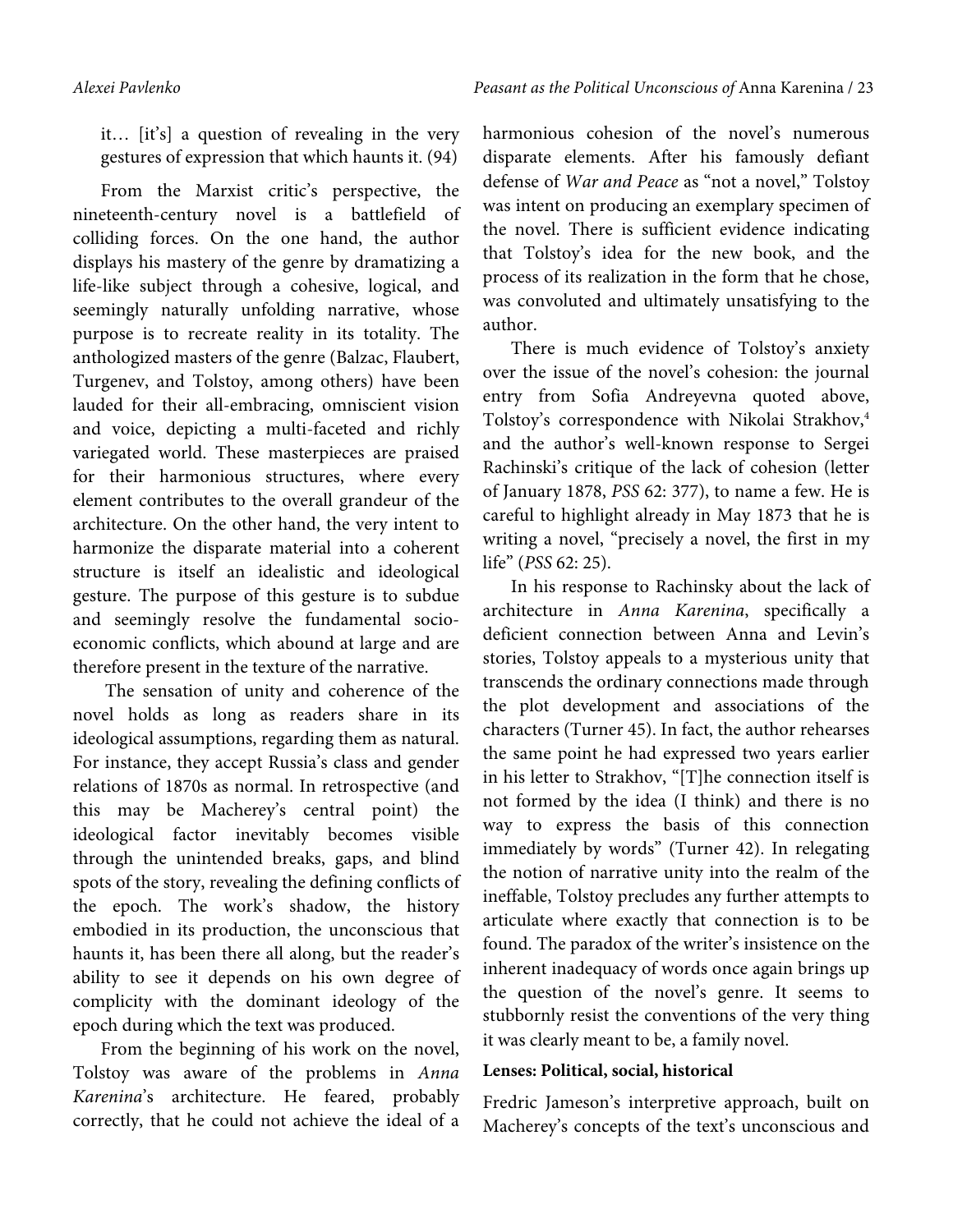the literary production, provides an opening into the unconscious of *Anna Karenina.* Both the title of Jameson's book, *The Political Unconscious,* as well as his introductory chapter *On Interpretation: Narrative as a Socially Symbolic Act*, position his interpretive lens within the broader Marxist interpretive approach outlined above. Jameson formulates a three-step interpretive method: Start with a specific example from the text. Examine the textual connections with the underlying reality of the socio-economic forces. Elucidate the panoramic perspective of the work's location within the broader historical context. The three steps are the three concentric lenses, each of which provides an increasingly broader perspective into the text and its connection to the real: from the narrowest and most subjective, "the political"; to the broader and more objective, "the social"; and finally to the most comprehensive and real, "the historical." "The political" is expressed through a symbolic act, "whereby real social contradictions, insurmountable in their own terms, find purely formal resolution in the aesthetic realm" (79).

In the second interpretive mode, the analysis of "the social," a critic is no longer bound by the author's intentions, but should apprehend any individual text as a particular utterance within a vast realm of the antagonistic class discourses operative in the society at large. If at the first, "political level," the analyst's task is to comment on the specifics in which an author effects symbolic resolutions, the objective of the second framework is to seek out and restore the opposing voices, those "stifled and reduced to silence" by the "voice of a hegemonic class" (85). The widest interpretive lens, which Jameson also refers to as "the historical phase," is trained on the analysis of "*the cultural revolution*," the seismic shift in the social, "that moment in which the coexistence of various modes of production becomes visibly antagonistic, their contradictions moving to the very center of political, social, and historical life" (95).

Applying the narrowest lens of the political, and its concomitant attempt at symbolic resolution in *Anna Karenina*, Jameson's example from anthropology is pertinent for the present analysis: The Caduveo Indians' facial decorations reproduce, and in this way symbolically resolve, the social contradictions caused in this tribe by a rigidly vertical hierarchy (78–79). In a similar fashion, to achieve a symbolic resolution of the injustices created by the class antagonism in contemporary Russia, Tolstoy inscribes onto Levin a combination of those features, which ordinarily serve to distinguish one class identity from another. Like his creator, Levin, a nobleman, attempts to resolve the class conflict by appropriating elements of appearance and behavior from his peasants.<sup>5</sup> He dresses in peasant-like attire and assumes a peasant-like appearance: a sheepskin coat and a hat, a bushy beard, uncouth fingernails. This appearance causes others to misidentify him as a member of a lower class: Oblonsky's doorman doesn't allow Levin into Stiva's office (pt. 1, ch. 5); later, at Oblonsky's dinner party (pt. 4, ch. 9), Levin cheerfully recounts to Kitty how a train attendant barred him from entering a first class compartment that happened to be occupied by Alexei Karenin. Levin succeeded in persuading the attendant to let him in by addressing Karenin in fancy, likely French, idiom, which helped verify Levin's true class identity. The novel ends with Levin's seeming success in assimilating into the peasant's truth, which he joyously discovers in the worker Fyodor's words about man's calling in living for one's soul and remembering God (pt. 8, ch. 11). Yet, Levin's apparent triumph is diminished by Kitty's failure to detect the meaning of her husband's elation. The concluding scene leaves the protagonist alone in the dark of night, resigned to continue his quest in isolation.

In addition to Levin, Anna, and Vronsky, the hybrid specter of the muzhik makes himself present in Levin's pathetic brother Nikolai. A ruined man and a communist sympathizer, his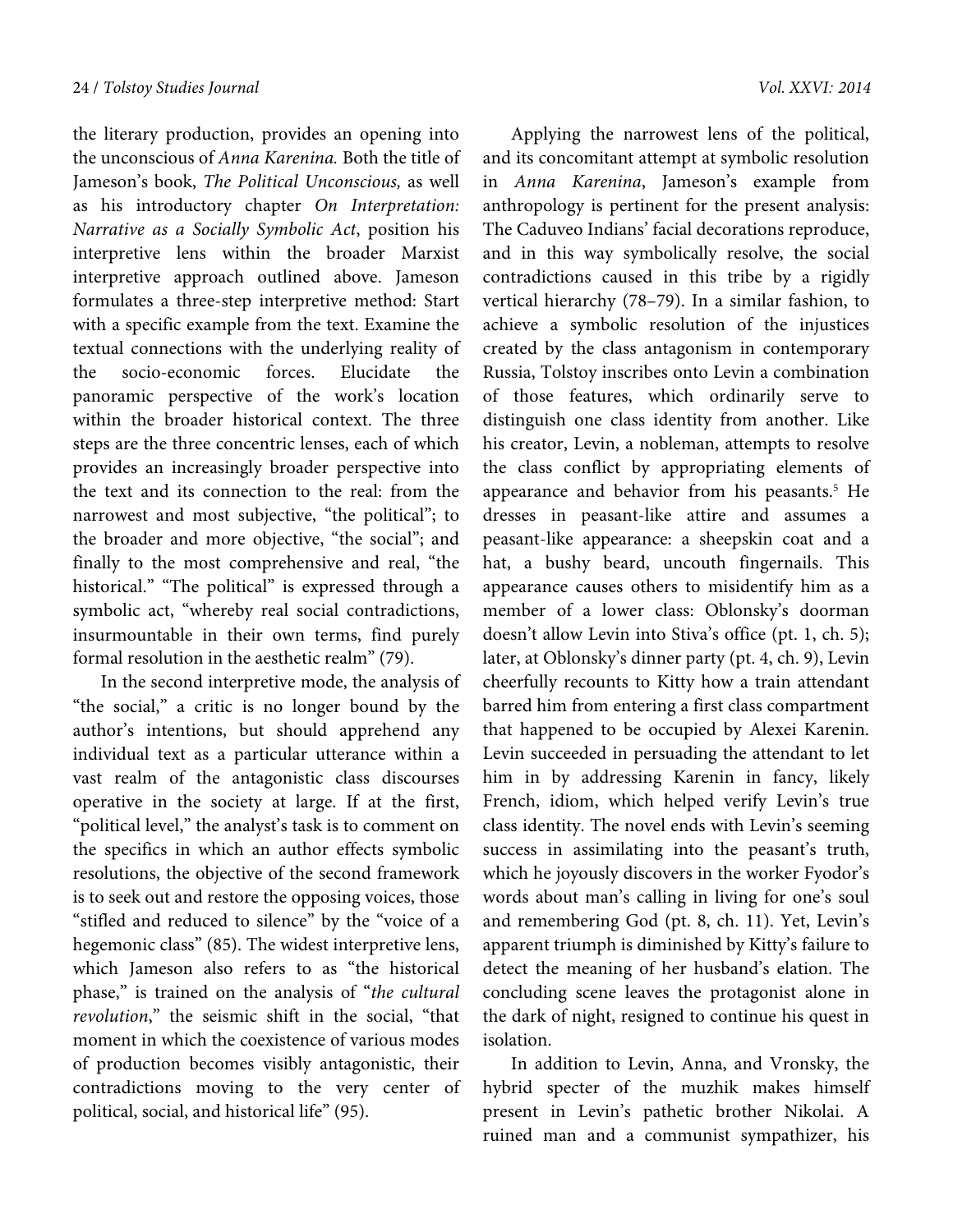function vis-à-vis Levin is similar to that of Anna's nightmare: Nikolai repeatedly intrudes into his younger brother's life with the dual message of an impending death and condemnation of Levin's idealistic aspirations. Nikolai, anticipating Tolstoy's *Confession*, assaults Levin's world view as merely self-indulgent: "You simply want to be original, as you have all your life, to show that you don't simply exploit the muzhiks but do it with an idea" (351). Nikolai's representation of the peasants' situation is unabashedly Marxist:

"Capital oppresses the workers—the workers in our country, the muzhiks, bear all the burden of labor, and their position is such that, however much they work, they can never get out of their brutish situation. […] And society has developed so that the more they work, the more gain there will be for the merchants and landowners, and they will always remain working brutes. And this order must be changed." (88)

In fact, Nikolai has gone even further than his younger brother in integrating himself into the world of the oppressed. When Konstantin finds his lost brother in Moscow, Nikolai is living with a former prostitute and plans to help the oppressed by organizing a "metal-working association." The required supply of the "iron bars" are already stored in a corner of his dingy flat (88). Like Anna's muzhik, whom Anna sees as "working over some iron" (768) Nikolai too portends death, as well as the beginning of new life. His passing away coincides with the news of Kitty's pregnancy.

# **Muzhik and iron: The retribution of the social**

The peasant of Anna's nightmare projects retribution on the immediate level of the storyline: His words and recurrent proximity to the railroad link him to the worker killed by the train that brought Anna to Moscow at the beginning of the novel (Альтман 110–111). Anna's thoughts of suicide are aroused by her memory of that

nameless worker: "And suddenly, remembering the man who was run over the day she first met Vronsky, she realized what she must do" (768). The muzhik*'*s words in the nightmare, "Il faut le batre le fer; le broyer; le pètrir…" (one should strike the iron, pound it, knead it) (*PSS* 19: 446) echo not only the saying "strike the iron while it's hot" ("Il faut battre le fer pendant qu'il est chaud"; "куй железо пока горячо")—with its allusion to sex but, more important for this analysis, these words link the theme of vengeance with the motif of iron and, more broadly, its significance in the rise of modernism. Metallurgy was centrally important for both the construction of railroads and the mass production of the firearms.<sup>6</sup>

It is the social dimension of metallurgy, and specifically the railroad, representing the "the much broader concept of the social aspect of human existence" (Jahn 4), that provokes the particular terror in Anna's recurrent nightmare. This terror stemmed from the fact that the peasant "paid no attention to her." (The novel goes so far as to make this explicit, adding the parenthetical remark "here lay its terror" (752)). This detail underscores the blind, social nature of the peasant's threat. Whatever punishment the muzhik devised for Anna, it is not personal *per se*. The nonindividual dimension is also evident in that Vronsky also sees the French-speaking muzhik. The threat is akin to the inexorable, impersonal forces, such as moving trains, natural disasters, and social upheavals.

The retribution represented by the peasant dream acquires added significance if we look at it through Jameson's social prism. With the focus on the social matrix underlying a particular text, it is possible to recover the signs, the voices, that are repressed by the dominant narrative of the hegemonic class. Reading through the social lens, Jameson suggests, is akin to rewriting the original story in terms of the polemic and subversive strategies that are immanent in its text.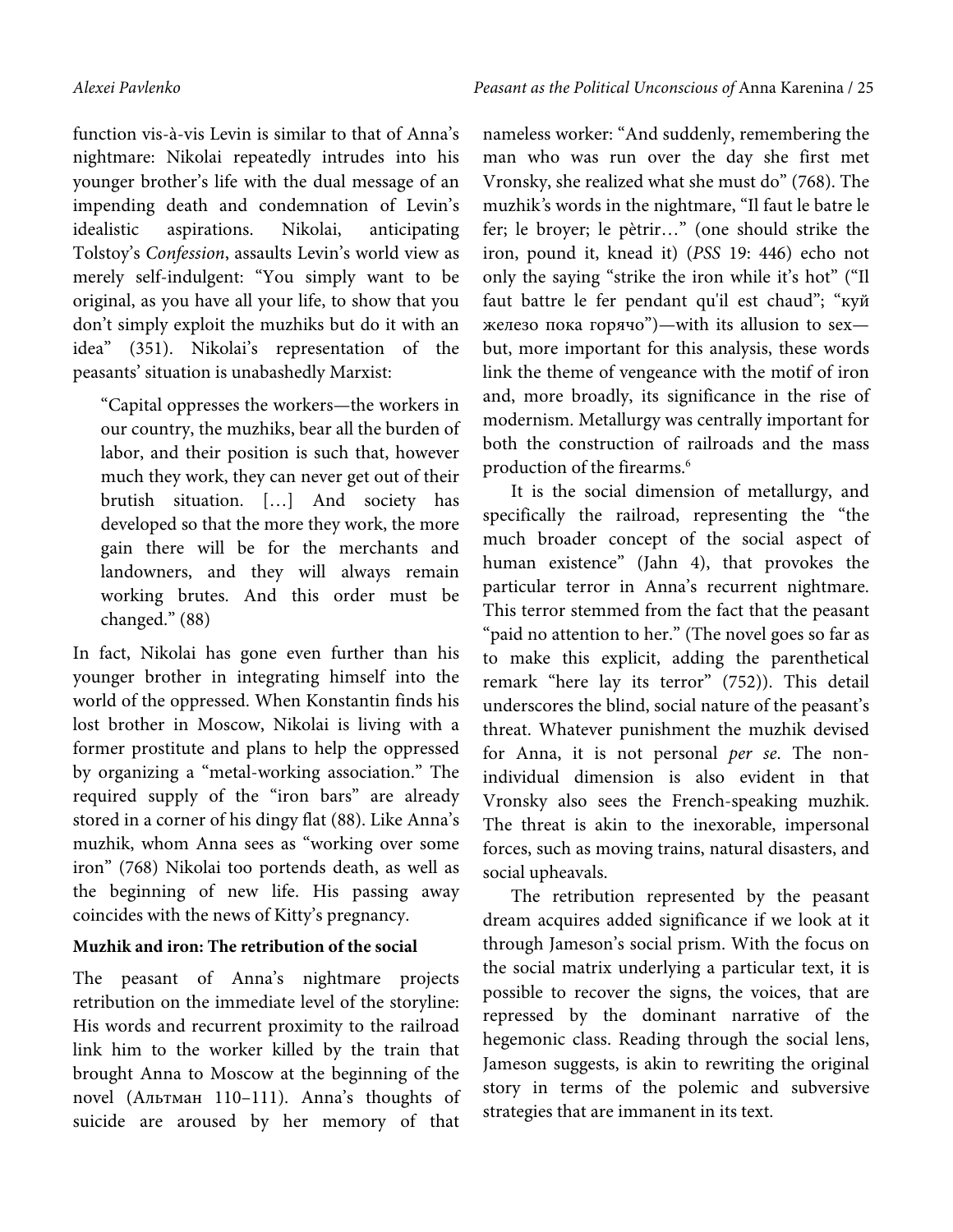Russia's defining historical event preceding and shaping the text of *Anna Karenina* is the Peasant Reform—the liberation of the serfs in 1861 and the ensuing start of Russia's transition into an industrial economy: the appearance of heavy machinery, expansion of railroads, and growing population of industrial workers. Peasants were resentful and disappointed at the terms of the emancipation; they had to repay, in the course of forty-nine years, their former landowners the money for the land that they had always worked on and assumed would be granted to them free. The problem of peasant resentment explains Levin's obsession with the agricultural issues that he examines in his own book. Both Levin and his creator are acutely conscious that the prevailing mood among the peasants is that of mistrust of the landowner. Levin knows that the difficulty "lay in the peasants' invincible mistrust of any other purpose on the landowner's part than the desire to fleece them as much as possible. They were firmly convinced that his true goal, whatever he might tell them, would always lie in what he did not tell them" (340).

The voices of the resentful peasants can be partially recovered through Nikolai Nekrasov's widely anthologized poem "The Railroad" ("Железная дорога"). Given that the poem was published in 1864, we can assume that Tolstoy was well familiar with that text. As several scholars (Knapp 32) have already noted, "The Railroad" makes a significant presence in Tolstoy's depictions of the train scenes in general. Nekrasov's narrator evokes the voices of the multitude of nameless peasants who perished in constructing the railroad. The poem's humanitarian climax is delivered in the scene of re-animation of the dead workers who suddenly appear to a rich boy Van'ka, who sees the men running along the train, demanding recognition for their work:

"Everywhere, too, Russian bones lie beside them,

Vanka, how many, my dear, canst thou say?

Listen! What awe-striking sounds are arising? Gnashing of teeth, and tumultuous tread Shadows are filling the frost-bedimned windows,

What can they be? Look, a crowd of the dead!" [...] "We, in the heat, in the frost, strained our sinews,

Toiled with our shoulders eternally bent,

Lived in mud-hovels, were sodden and frozen,

Fought with starvation, with scurvy were spent." (189–190)

Nekrasov's poem is important not only in that it recovers the voices of the workers but also because it provides an example of the naïve consciousness being confronted—for the first time—with the threat posed by the oppressed. The dead railroad workers who harass the rich boy on Nekrasov's train, and Tolstoy's French-speaking and ironwielding muzhik who stalks Anna on or near the trains—these menacing images converge in their evocation of a retribution brought from the oppressed onto the naïve consciousness heretofore oblivious to class antagonism.

Moving on to the historical, the final and the widest lens in the Jameson's interpretative scheme, with its focus on the seismic-like shifts in the modes of production and social structure, we note that the publication of *Anna Karenina* coincides with the fundamental genre shift in the Russian literature: The transition from the novel to the short story, and the accompanying shift of focus from the lives of the wealthy, if unhappy, noblemen, to the more mundane and cruder concerns of the heroes in the shorter narratives by Chekhov, Garshin, Kuprin, Gorky, and others.

This historical perspective is captured by Lenin in his well-known article written on the occasion of Tolstoy's eightieth anniversary, *Lev Tolstoy as the Mirror of the Russian Revolution.* Without using the term "unconscious," Lenin's thrust is remarkably similar to Jameson's central concept: As a writer of genius, Tolstoy could not but express truthfully the defining features of the changing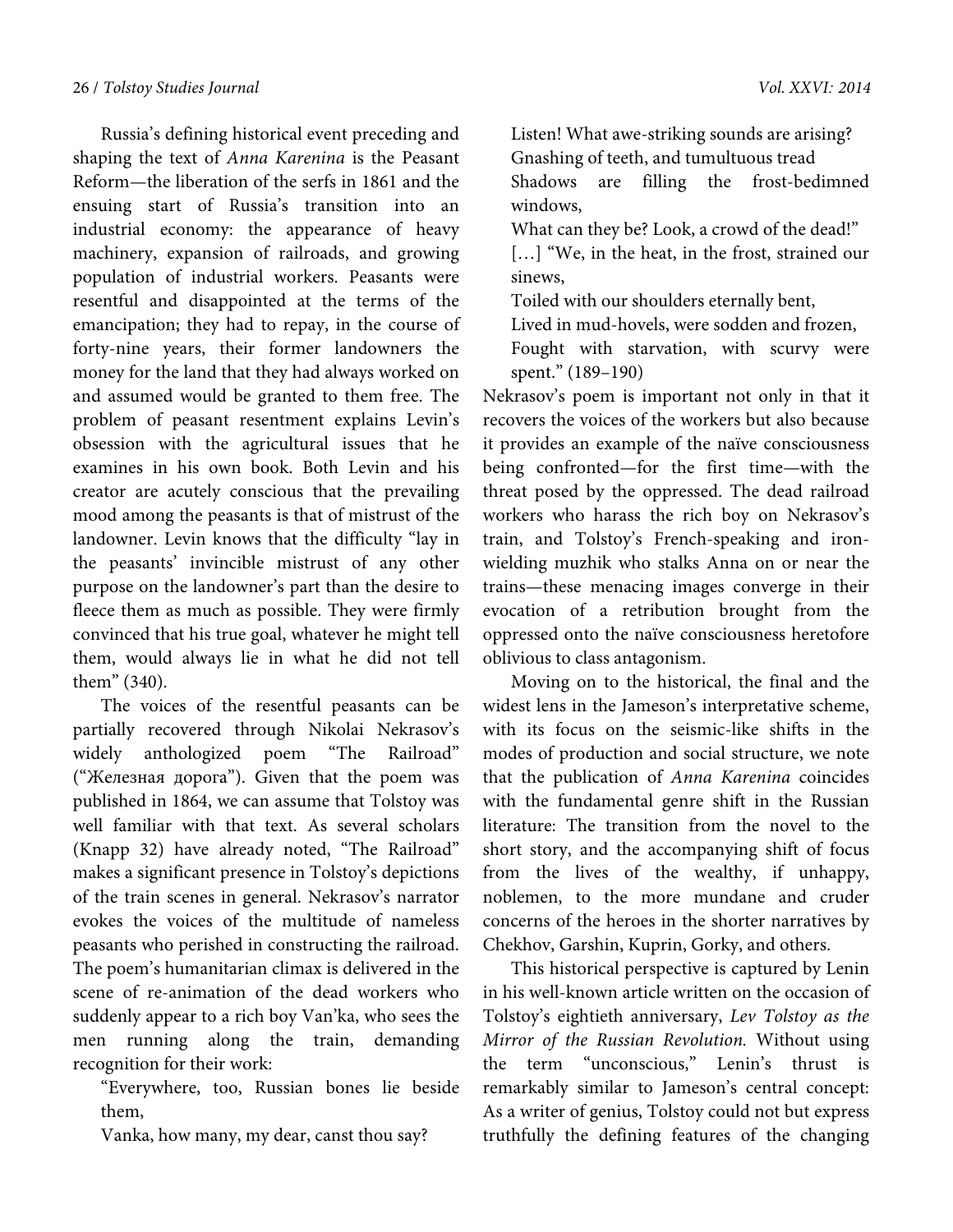society. Tolstoy's dramatization of the historical shift to the post-emancipation, increasingly industrialized society occurs in spite of his intentions to effect a symbolic resolution to the class antagonism. Lenin points out that the overall arch of Tolstoy's oeuvre and career traces the same trajectory as that of the peasants as a class: From the acceptance and celebration of the class privilege of the landowners in his early works and famous novels, to the persistent and devastating assault of the traditional pillars of the Russian state: the monarchy, the aristocracy, the church, and the unjust economic structure:

Tolstoy is great as the spokesman of the ideas and sentiments that emerged among the millions of Russian peasants at the time the bourgeois revolution was approaching in Russia. […] Centuries of feudal oppression and decades of accelerated post-Reform pauperization piled up mountains of hate, resentment, and desperate determination […] to sweep away completely the official church, the landlords and the landlord government, to destroy all the old forms and ways of landownership. (15: 202–209)

Anna Karenina's story begins and ends with the figure of the peasant. Though the heroine senses that the death of the railroad worker at her arrival to Moscow is a bad omen, she can not comprehend its full significance. The figure of the peasant does not just haunt Anna; in his demand for vengeance, the muzhik reconfigures, "beats, kneads, and bends" the text of the novel itself. Tolstoy's next work, *The Confession*, can be read as a vengeance brought on his own previous mode of production. He denounces his previous vain pursuits in favor of the faith upheld by the peasants. Like Anna, Tolstoy too is haunted by the peasant even until the last hours on his deathbed by the railroad, at the Ostapovo train station.

Looking like a peasant, he enjoined his daughter to remember that "there is an infinity of people in the world other than Lev Tolstoy and you are only looking at this one Lev" (Гусев 80).

## **Notes**

All translations, unless otherwise noted, are my own.

1. All English-language quotations from *Anna Karenina* are cited from the Pevear and Volokhonsky translation.

2. The words of "l'Internationale" were written by Eugène Pottier in June of 1871 to commemorate and celebrate the Paris Commune. The original text and the Russian and English translations can be found at "The Internationale" on Wikipedia. I thank my colleague Andrea Righi for pointing out the coincidence between the muzhik's words and the lyrics of "L'Internationale."

3. "To bend" is one of the connotations of pétrir. I thank Michael Denner for pointing this out.

4. "[Y]our assessment of the novel is accurate but not entirely, i. e., everything [you said] is correct, but what you have articulated does not express everything that I wanted to say" (Letter to Strakhov, April 23–26, 1876) (*PSS* 62: 268). Translation is mine.

5. In his diary entry for August 11, 1860, Tolstoy records a dream where he sees himself "dressed as a peasant," but his mother does not recognize him (*PSS* 48: 28).

6. The connection between the motifs of the railroad and iron are clear in both French and Russian: "le fer" and "железо" are part of the French and the Russian chemin de fer, and железная дорога.

## **Works Cited**

- Альтман, Моисей Семенович. *Читая Толстого*. Тула: Приокское книжное издательство, 1966.
- Browning, Gary. "Peasant Dreams in Anna Karenina." *The Slavic and East European Journal* 44.4 (2000): 525–536.

da Ponte, Lorenzo. Don Giovanni (Act II, Scene II) The Aria Data Base. http://www.aria-database.com. Copyright 1996–2010 Robert Glaubitz. Web. Nov. 30, 2014.